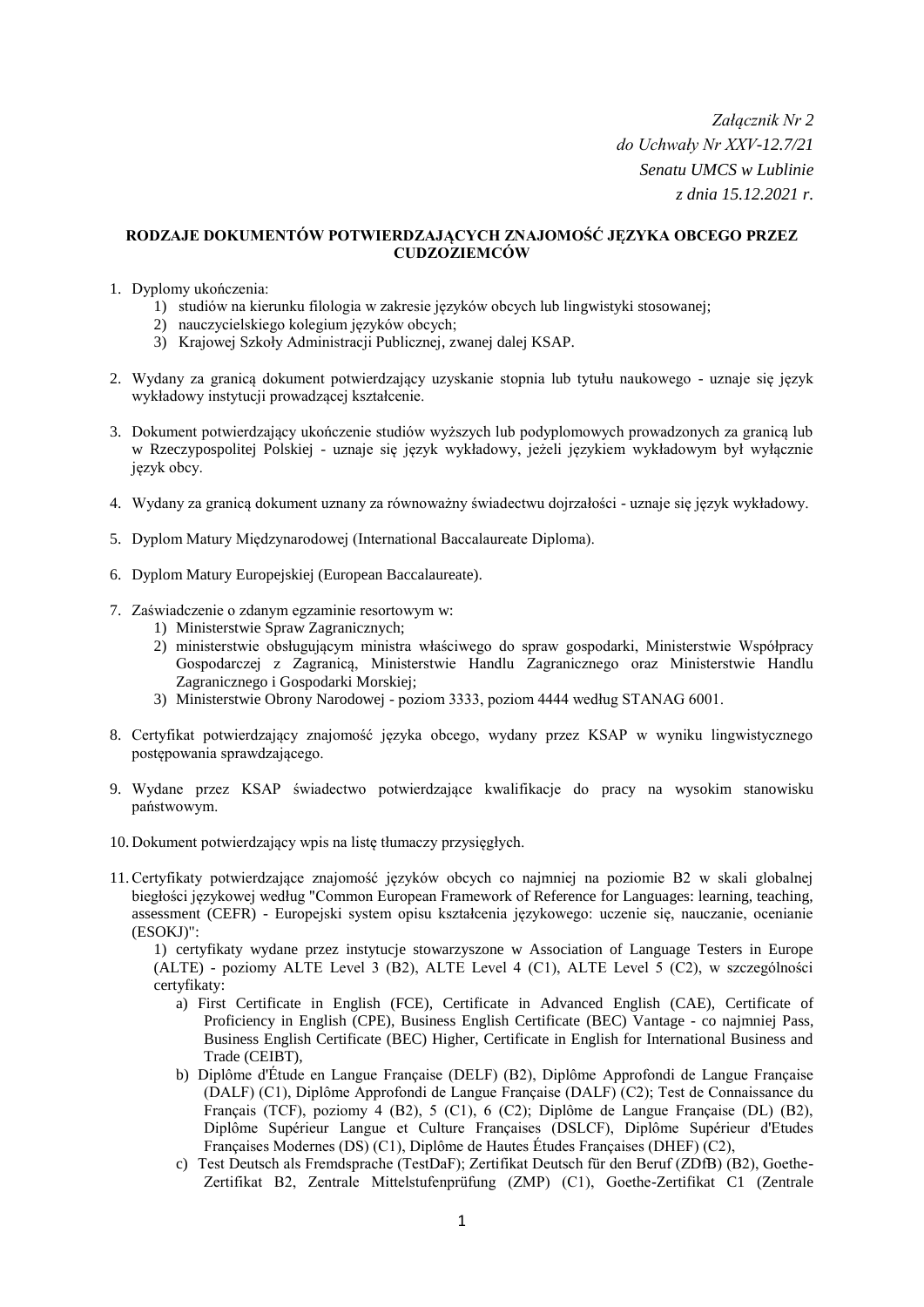Mittelstufenprüfung) (ZMP), Zentrale Oberstufenprüfung (ZOP) (C2), Goethe-Zertifikat C2 (Zentrale Oberstufenprüfung) (ZOP), Kleines Deutsches Sprachdiplom (KDS) (C2), Grosses Deutsches Sprachdiplom (GDS) (C2),

- d) Certificato di Conoscenza della Lingua Italiana CELI 3 (B2), Certificato di Conoscenza della Lingua Italiana CELI 4 (C1), Certificato di Conoscenza della Lingua Italiana CELI 5 (C2); Certificato Italiano Commerciale CIC A (C1),
- e) Los Diplomas de Español como Lengua Extranjera (DELE): El Diploma de Español Nivel B2 (Intermedio), El Diploma de Español Nivel C2 (Superior),
- f) Diploma Intermédio de Português Língua Estrangeira (DIPLE) (B2), Diploma Avançado de Português Língua Estrangeira (DAPLE) (C1), Diploma Universitário de Português Língua Estrangeira (DUPLE) (C2),
- g) Nederlands als Vreemde Taal/Dutch as a Foreign Language (CNaVT) Profiel Professionele Taalvaardigheid (PPT) (B2)/Profile Professional Language Proficiency (PPT) (B2), Profiel Taalvaardigheid Hoger Onderwijs (PTHO) (B2)/Profile Language Proficiency Higher Education (PTHO) (B2), Profiel Academische Taalvaardigheid (PAT) (C1)/Profile Academic Language Proficiency (PAT) (C1); Nederlands als Tweede Taal II (NT2-II) (B2)/Dutch as a Second Language II (NT2-II) (B2),
- h) Prøve i Dansk 3 (B2), Studieprøven (C1),
- i) Certyfikat znajomości języka słoweńskiego na poziomie średniozaawansowanym/Certificate of Slovene on the Intermediate Level (B2), Certyfikat znajomości języka słoweńskiego na poziomie zaawansowanym/Certificate of Slovene on the Advanced Level (C1);
- 2) certyfikaty następujących instytucji:
	- a) Educational Testing Service (ETS) w szczególności certyfikaty: Test of English as a Foreign Language (TOEFL) - co najmniej 87 pkt w wersji Internet-Based Test (iBT); Test of English as a Foreign Language (TOEFL) - co najmniej 180 pkt w wersji Computer-Based Test (CBT) uzupełnione o co najmniej 50 pkt z Test of Spoken English (TSE); Test of English as a Foreign Language (TOEFL) - co najmniej 510 pkt w wersji Paper-Based Test (PBT) uzupełnione o co najmniej 3,5 pkt z Test of Written English (TWE) oraz o co najmniej 50 pkt z Test of Spoken English (TSE); Test of English for International Communication (TOEIC) - co najmniej 700 pkt; Test de Français International (TFI) - co najmniej 605 pkt,
	- b) European Consortium for the Certificate of Attainment in Modern Languages (ECL),
	- c) City & Guilds, City & Guilds Pitman Qualifications, Pitman Qualifications Institute w szczególności certyfikaty: English for Speakers of Other Languages (ESOL) - First Class Pass at Intermediate Level, Higher Intermediate Level, Advanced Level; International English for Speakers of Other Languages (IESOL) - poziom "Communicator", poziom "Expert", poziom "Mastery"; City & Guilds Level 1 Certificate in ESOL International (reading, writing and listening) Communicator (B2) 500/1765/2; City & Guilds Level 2 Certificate in ESOL International (reading, writing and listening) Expert (C1) 500/1766/4; City & Guilds Level 3 Certificate in ESOL International (reading, writing and listening) Mastery (C2) 500/1767/6; Spoken English Test (SET) for Business - Stage B poziom "Communicator", Stage C poziom "Expert", Stage C poziom "Mastery"; English for Business Communications (EBC) - Level 2, Level 3; English for Office Skills (EOS) - Level 2,
	- d) Edexcel, Pearson Language Tests, Pearson Language Assessments w szczególności certyfikaty: London Tests of English, Level 3 (Edexcel Level 1 Certificate in ESOL International); London Tests of English, Level 4 (Edexcel Level 2 Certificate in ESOL International); London Tests of English, Level 5 (Edexcel Level 3 Certificate in ESOL International),
	- e) Education Development International (EDI), London Chamber of Commerce and Industry Examinations Board - w szczególności certyfikaty: London Chamber of Commerce and Industry Examinations (LCCI) - English for Business Level 2, English for Business Level 3, English for Business Level 4; London Chamber of Commerce and Industry Examinations (LCCI) - Foundation Certificate for Teachers of Business English (FTBE); London Chamber of Commerce and Industry Examinations (LCCI) - English for Tourism Level 2 - poziom "Pass with Credit", poziom "Pass with Distinction",
	- f) University of Cambridge ESOL Examinations, British Council, IDP IELTS Australia w szczególności certyfikaty: International English Language Testing System IELTS - powyżej 6 pkt,
	- g) Chambre de commerce et d'industrie de Paris (CCIP) w szczególności certyfikaty: Diplôme de Français des Affaires 1er degré (DFA 1) (B2), Diplôme de Français Professionnel (DFP) Affaires B2, Diplôme de Français des Daffaires 2ème degré (DFA 2) (C1), Diplôme de Français Professionnel (DFP) Affaires C1,
	- h) Goethe-Institut, Deutscher Industrie- und Handelskammertag (DIHK), Carl Duisberg Centren (CDC) - w szczególności certyfikaty: Prüfung Wirtschaftsdeutsch International (PWD) (C1),